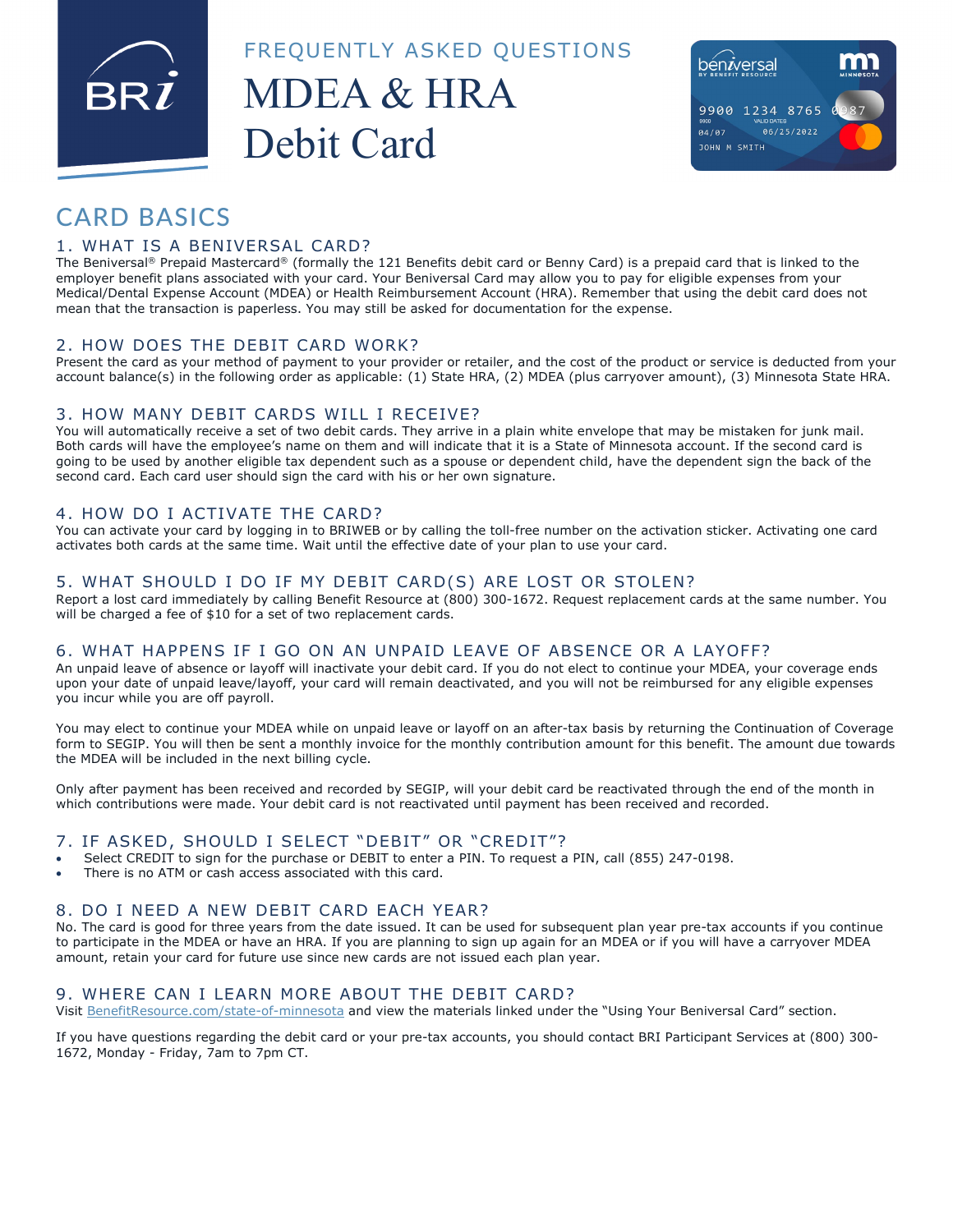FREQUENTLY ASKED QUESTIONS

# MDEA & HRA Debit Card



## USING THE CARD TO PURCHASE ELIGIBLE ITEMS

#### 10. WHERE CAN THE DEBIT CARD BE USED?

The card will work at Qualified Merchants who accept Debit Mastercard. Qualified Merchants include providers such as: chiropractors, doctors, dentists, hospitals, medical labs, medical supply stores, orthodontists, vision centers, IIAS merchants, and 90% merchants. It should only be used for expenses eligible under IRS or plan guidelines and not used for expenses from a prior year.

#### 11. WHAT IS AN "IIAS" MERCHANT?

An IIAS merchant has an Inventory Information Approval System (IIAS) that automatically identifies eligible medical and over-thecounter expenses. A list of IIAS merchants is available at BenefitResource.com. You usually will not need to submit a receipt to verify the eligibility of a purchase made at an IIAS merchant but save your receipt just in case.

- Have the sales clerk total your entire purchase.
- Use vour Beniversal Card first, which will automatically pay for the eligible medical items.
- Use another form of payment for the remaining amount.

#### 12. WHAT IS A 90% MERCHANT?

A 90% merchant has registered with a national organization, certifying that 90% or more of its revenue is from the sale of eligible medical items. (If a merchant has more than one location, each location must be registered.) A list of 90% merchants is available at BenefitResource.com.

*NOTE: With 90% merchants, you usually will need to submit a receipt for purchases, so save your receipt.* 

#### 13. WHAT CAN I PURCHASE WITH MY BENIVERSAL CARD?

- Use your card to pay for medical expenses that are eligible under your plan.
- Expenses must be for you, your spouse, or your eligible dependent(s), unless otherwise restricted under your employer's plan.
- Do not use your card for ineligible expenses, such as teeth whitening, health club memberships or cosmetic procedures.

#### 14. WHAT IF I HAVE MEDICAL OR DENTAL INSURANCE?

If the expense is eligible through your medical or dental insurance coverage, make sure that the claim has been processed through your insurance prior to paying your portion of the charges. This will normally happen at the point of sale for prescriptions but does not necessarily happen at the point of service for medical, dental, and vision expenses. Even if the entire expense will be applied to a deductible or the expense exceeds the maximum that may be eligible under your insurance plan, it should first be processed by the insurance carrier.

#### 15. WHAT IF I OR ONE OF MY DEPENDENTS HAS OTHER INSURANCE?

You can use the debit card for medical or dental expenses regardless of the insurance provider so long as the expenses are incurred by an eligible tax dependent. BRI may request substantiation after you have used the debit card. It is important that you and your eligible dependents save itemized receipts in case it is necessary to substantiate the expenses.

#### 16. WHAT IF MY CARD DOES NOT WORK AT THE POINT-OF-SALE?

You may pay with another form of payment and submit a claim to BRI for reimbursement in one of the following ways:

- The BRIMOBILE app allows mobile device users to submit claims on-the-go.
- Log in BRIWEB and go to the Submit Claims/Receipts section.
- Complete a paper claim form (available at BenefitResource.com/state-of-minnesota) and fax or mail it to Benefit Resource.

#### 17. HOW WILL I KNOW IF I HAVE SUFFICIENT FUNDS TO COVER THE EXPENSE?

- Check your balance using one of the following methods:
- Login to BRIWEB or BRIMOBILE to see your account balance
- Sign up for email or text account alerts through BRIWEB
- Call our 24/7 automated QuickBalance line, (877) 342-0825
- Call Benefit Resource Participant Services, (800) 300-1672, Monday Friday, 7am to 7pm CT

#### 18. CAN I USE THE DEBIT CARD FOR A PREVIOUS YEAR'S EXPENSES?

No. You should not use the debit card to pay for expenses whose date of service is from a previous plan year, regardless of the billing date by the provider. The eligibility of expenses is based on the date of service, not billing date. The pre-tax plan year coincides with the calendar year, so you should not use the card for expenses that are outside the current year.

### 19. WHERE CAN I GO TO VIEW THE DETAILS OF MY DEBIT CARD TRANSACTIONS?

You can view account activity, payment dates, and any claims transactions by logging into BRIWEB or BRIMOBILE.